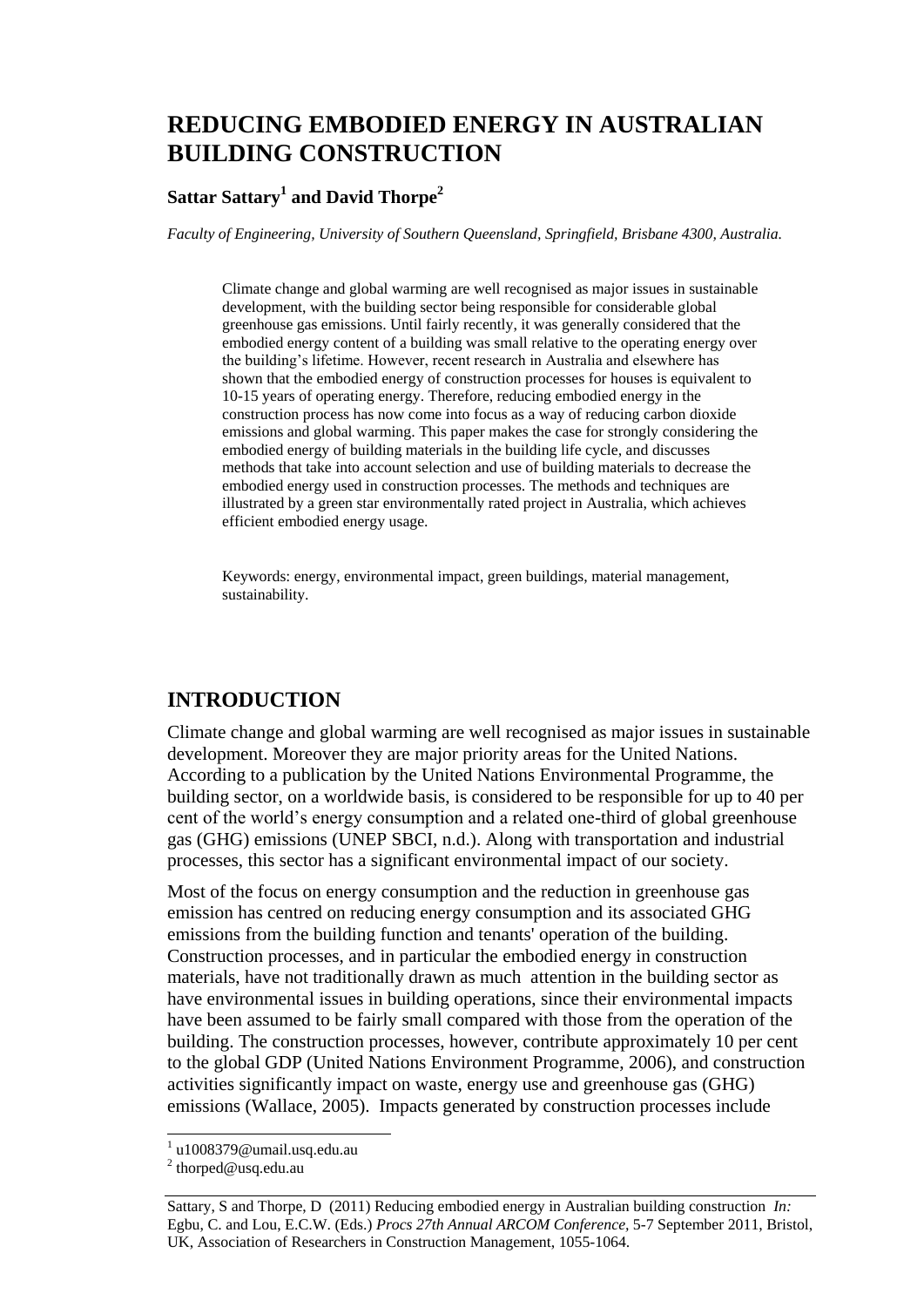energy consumption and its associated air emissions, raw material use, waste generation, water use and land use; and are significant. Of these issues, energy consumption and its associated air emissions require addressing because they are directly related to the demanding issues of global warming and the depletion of nonrenewable energy sources. The transformation of construction processes through efficient management towards environmentally sustainable practice in terms of energy reduction is at a relatively early stage. Government agencies also have a limited ability to develop effective environmental regulations and incentives to regulate and stimulate the creation of environmentally sustainable construction processes (Ahn *et al*., 2010).

As a national strategy the Australian Government is currently developing initiatives to improve the energy efficiency of buildings. Mandatory Disclosure of Commercial Office Building Energy Efficiency is one of the initiatives on Energy Efficiency strategies. Overall, it has been estimated that 19 per cent of Australia's total energy use can be attributed to the building sector, behind transportation (40 per cent) and manufacturing (31 per cent) (Senate Economics Committee, 2010). It is noted that the usual practice of considering annual energy consumption is wholly inappropriate for construction businesses because every project is different, and projects run only for a short term period (Popovec, 2008). Attention therefore needs to be paid to the whole building life cycle if energy use, and consequent greenhouse gas emission, in the building sector is to be reduced.

This paper argues that the embodied energy in construction processes, and in particular in building materials, is a significant component of the overall energy reduction in the building life cycle, and proposes approaches to reducing this embodied energy as part of the construction cycle, using the Australian context as a example.

## **THE BUILDING LIFE CYCLE**

Figure 1, which has been adapted from a model proposed by Lawson (1997), illustrates four main stages of the building life cycle - pre-construction, construction post construction and demolition. Energy consumption and corresponding greenhouse gas emission can occur at any stage of this life cycle. Traditionally, the focus on reducing energy in buildings has been on reducing operating energy, which occurs in the post construction phase and has in the past tended to be considered far more important than reducing embodied energy (for example, replacing materials like steel, which require significant amounts of energy to produce with materials such as wood, which require relatively small amounts of energy to produce). However, it has increasingly become apparent that the embodied energy, which occurs in all phases of the building life cycle but is initially concentrated in the pre construction and construction phases can be significant. Therefore a holistic approach is needed to analyse the life cycle energy use of buildings (Intergovernmental Panel on Climate Change, 2007).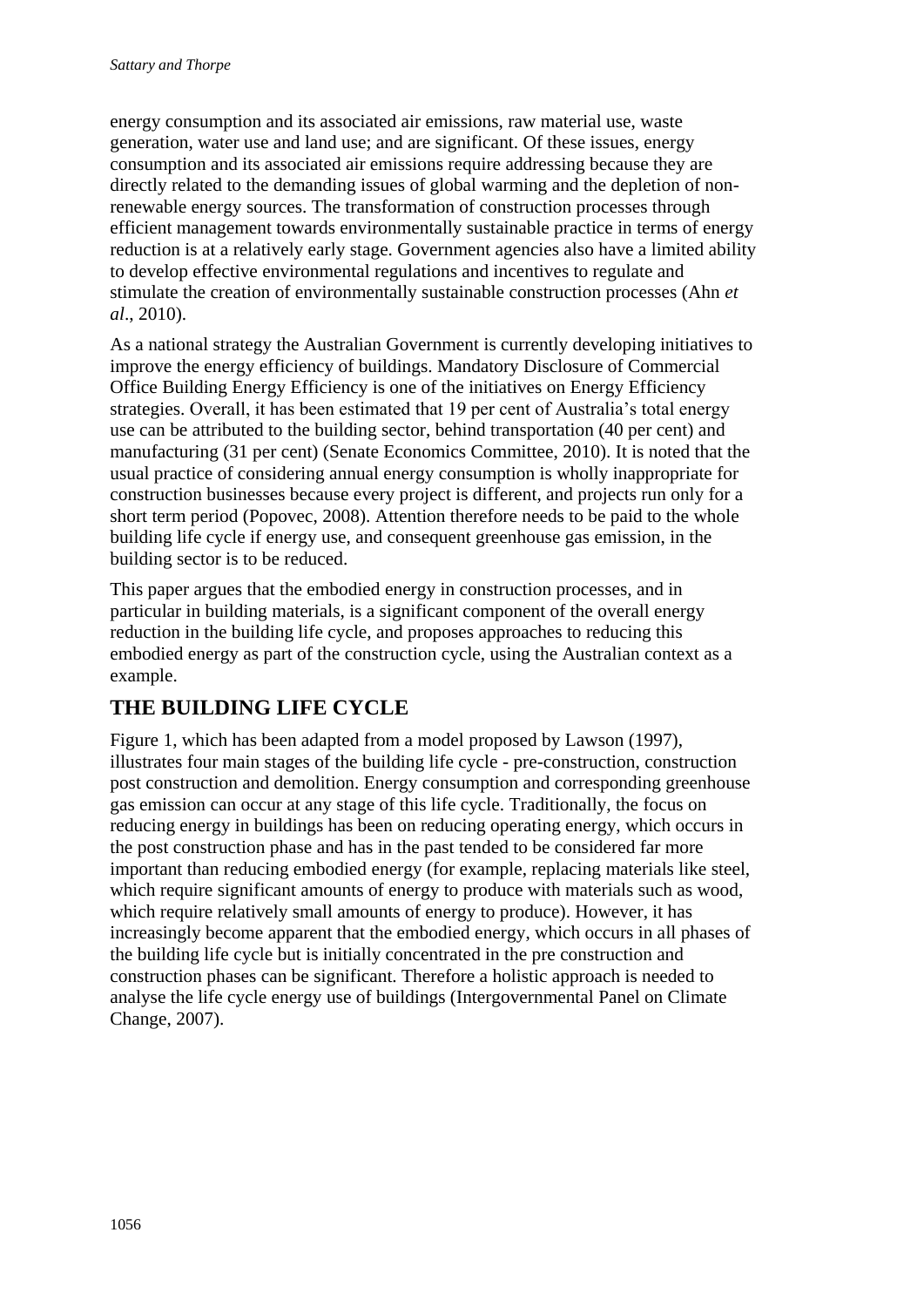

*Figure 1: Life cycle model of building (Sattary*, 20*07), adapted from Lawson (1997).* e

## **CONSIDERATIONS IN EMBODIED ENERGY REDUCTION**

### **Embodied Energy of Building Materials**

Embodied energy can be defined as the energy consumed by all of the processes associated with the production of a building materials, from the mining and processing of natural resources to manufacturing, transport and product delivery (Milne and Reardon, 2008). Such embodied energy can be divided into initial embodied energy (the embodied energy that is consumed in the construction process) and recurring embodied energy, which can be considered as the non-renewable energy that is "consumed to maintain, repair, restore, refurbish or replace materials, components or systems during the life of the building" (Canadian Architect, 2011).

Typical levels for embodied energy of some common building materials are shown in Table 1. The carbon dioxide emissions in the third column assume that 98kg of carbon dioxide are produced per gigajoule of embodied energy (Recovery Insulation, 2010).

Research by the Australian Commonwealth and Scientific Industrial Research Organisation (CSIRO) confirms that the embodied energy of typical construction materials is1.9 megajoules per kilogram for in-situ concrete and 170 megajoules per kilogram for aluminium (CSIRO, 2000). Figures of a similar order are also given by other authorities. For example, the Canadian Architect publication (2011) gives respective figures of 1.3 megajoules per kilogram for precast concrete and 227 megajoules per kilogram for aluminium. Therefore, embodied energy by unit mass in building materials is significant, and also varies considerably with material.

Embodied energy in building materials has been studied for some time by researchers interested in relationships between building materials, construction processes, and their environmental impact. It was thought until recently that the embodied energy content of a building was small compared to the energy used in operating the building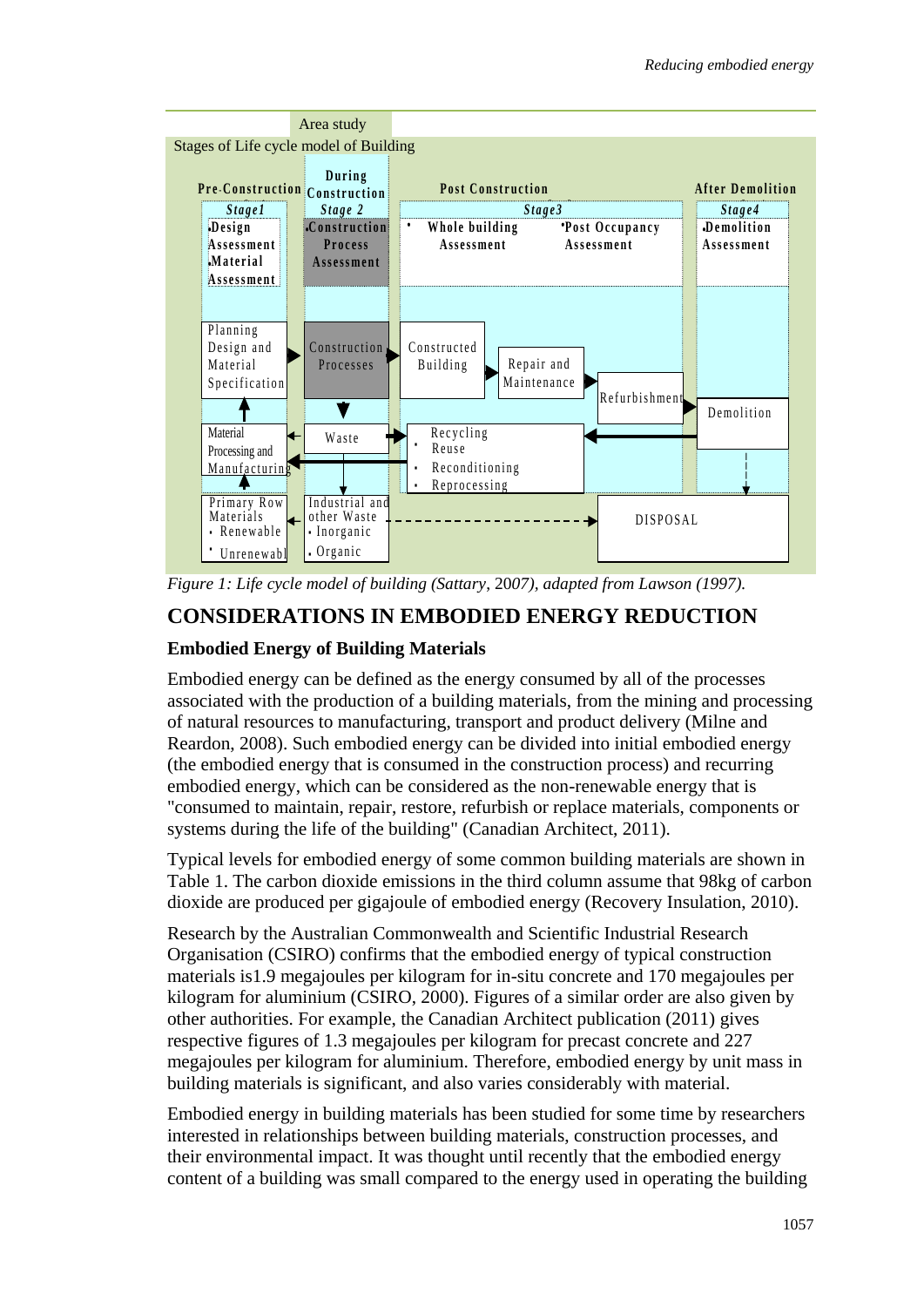over its lifetime. Most effort was thus put into reducing operating energy by improvement of the energy efficiency of the building envelope.

| Material                 | Embodied energy MJ/kg     | Carbon Dioxide Emission |
|--------------------------|---------------------------|-------------------------|
|                          | (Megajoules per kilogram) | MJ/kg                   |
| Aggregate                | 0.10                      | 150                     |
| Air dried sawn hardwood  | 0.5                       | 49                      |
| Kiln dried sawn hardwood | 2.0                       | 196                     |
| Hardboard                | 24.2                      | 2372                    |
| Plastics – general       | 90.0                      | 8820                    |
| <b>PVC</b>               | 80.0                      | 7840                    |
| Synthetic rubber         | 110.0                     | 10780                   |
| Aluminium                | 170                       | 16660                   |
| Copper                   | 100                       | 9800                    |
| Galvanised steel         | 38                        | 3724                    |
| <b>Steel</b>             | 32.0                      | 251200                  |
| <b>Stainless Steel</b>   | 54-72.10                  | 5292-7065.8             |

*Table 1: Embodied Energy. Source: Lawson 1997, Serious Materials*, 20*10*

Research has however shown that embodied energy can be the equivalent of a considerable number of years of operational energy (Canadian Architect, 2011). For example, research by the Commonwealth Scientific and Industrial Research Organisation shows that the average house contains about 1,000 gigajoules of energy embodied in the materials used in its construction. This is equivalent to around 15 years of normal operational energy use. For a house that lasts 100 years, this is over 10 percent of the energy used in its lifetime (Milne and Reardon, 2008). Another way of considering this point is that the initial embodied energy in an average Australian house is between 100 and 150 gigajoules.

The initial embodied energy of a building is a therefore a significant multiple of the annual operating energy consumed, ranging from around 10 for typical dwellings to over 30 for office buildings (Recovery Insulation, 2010). As we make dwellings more energy efficient, this ratio is expected to decrease (CSIRO, 2000; Milne and Reardon, 2008).

For buildings designed to be 'zero-energy' or 'autonomous' the energy used for construction and disposal can become significant (Canadian Architect, 2011). Thus, as buildings become more efficient, the proportion of total building lifecycle energy included in construction processes has accordingly assumed greater importance. Therefore, in the construction of buildings, the study and reduction of the embodied energy of materials, which are an important component of construction processes, is now a key consideration in decreasing energy use in the building lifecycle.

Cole and Kernan (1996) argue that a further consideration is recurring embodied energy, which is likely to be equivalent to the initial embodied energy of the building when it is 50 years of age. This proportion of recurring embodied energy, which is mainly concentrated in the building services and interior finishes, rises rapidly as the building ages. The building structure, on the other hand, tends to last the lifetime of the building. Cole and Kernan (1996) conclude that reducing embodied energy therefore involves much more comprehensive design approaches than material substitution, and that attention should be focused on material longevity and the ability to replace elements in the building assembly.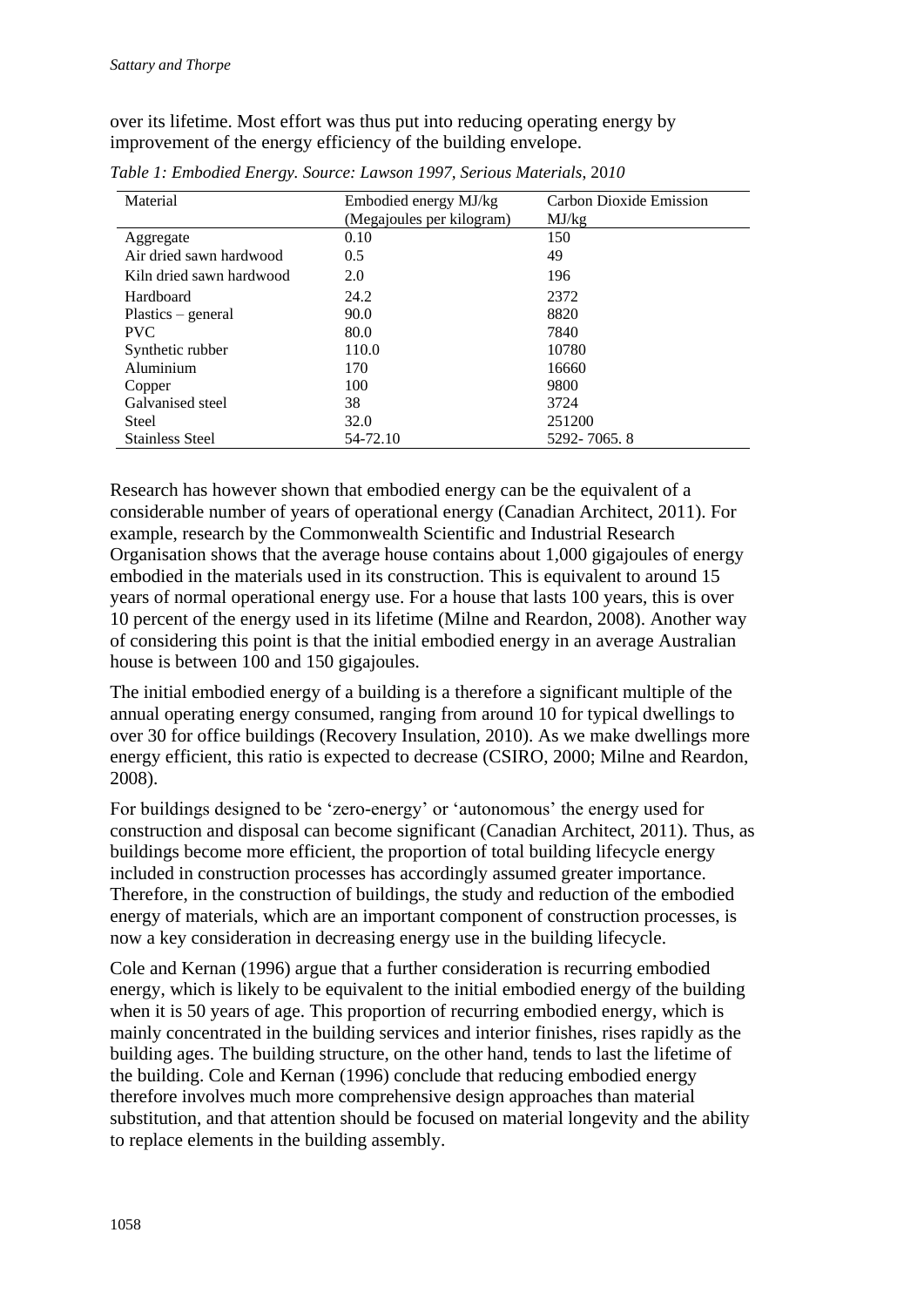#### **Quantities of building materials used in Australian houses**

The total quantity of each type of material used in the building is also an important consideration.

Research on the total embodied energy used in an average Australian house, which that has been undertaken by the Commonwealth Scientific and Industrial Research Organisation (CSIRO, 2000), shows that the use of large quantities of materials with a low unit mass embodied energy (such as concrete) can be more significant with respect to total embodied energy than the use of small quantities of materials with a high unit mass embodied energy (such as aluminium). Figure 2, in which the embodied energy scale represents total embodied energy in the house rather than the embodied energy per kilogram shown in Table 1, illustrates this point for a range of building materials.





For example, aluminium window coverings and double-glazing in buildings are used to achieve significant energy savings (Greener Homes, 2009). Although aluminium has a high embodied energy per unit mass (refer Table 1), increasing its quantity in the whole building to improve building window insulation and thereby significantly decrease overall building life cycle energy use is unlikely to materially add to total embodied energy.

Therefore, the use of a particular material to reduce embodied energy is a function of the energy properties of the material, its durability, its ability to be easily replaced, its role in the building construction and its ability to reduced operating energy use. For example, a reduction in the embodied energy of concrete can result in considerable energy reduction (Nishimura, Hondo *et al*. 1996; CSIRO, 2000). However, a decision with respect to the amount of concrete used requires to be considered in conjunction with the role of concrete in the building.

#### **Managing Embodied Energy**

The transformation of construction processes towards environmentally sustainable practices, in terms of energy consumption and associated energy reduction, is at a relatively early stage. One reason for this is that the significance of environmental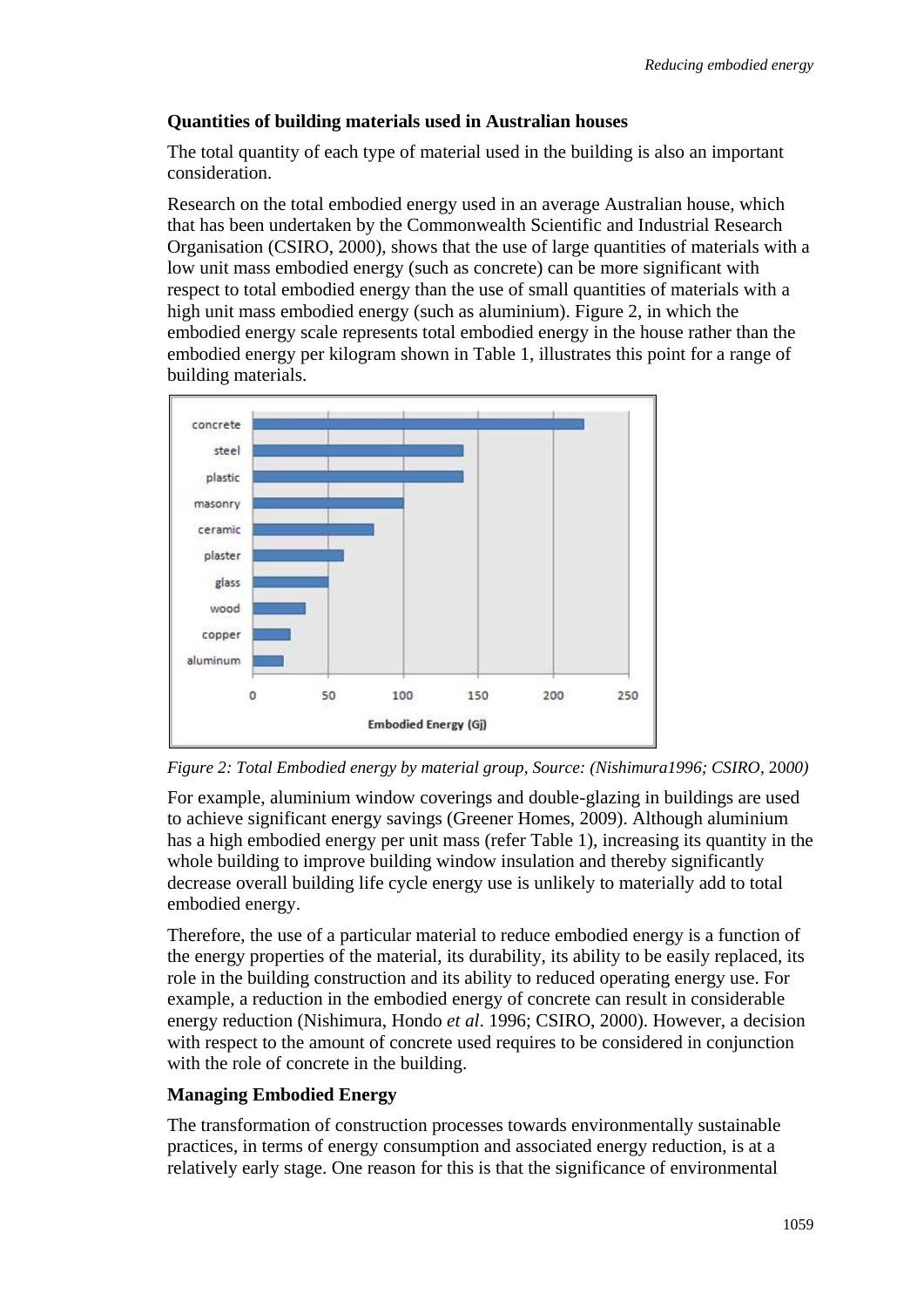impacts from construction processes has not been well understood because the decentralised nature of construction processes employing a number of subcontractors has hindered accurate quantification of their environmental impacts. Secondly, the characteristics of construction processes, the uniqueness of each project (Popovec, 2008) and the high degree of fragmentation make it difficult for firms to pursue continuous improvement of their processes, and also limit the ability of governmental agencies to develop effective environmental regulations and incentives to regulate and stimulate the creation of environmentally sustainable construction process (Ahn *et al*, , 2010). These issues are gradually being addressed.

As a national strategy the Australian Government is currently developing initiatives to improve the energy efficiency of buildings. Mandatory Disclosure of Building Energy Efficiency is one of the initiatives on Energy Efficiency strategies (Senate Ecomonics Committee, 2010). Although considerable progress has been achieved in the efficient design of buildings (as illustrated by recently constructed buildings in Australia that have been designed to be more energy efficient), embodied energy requires further attention in order for there to be significant reductions in building life cycle energy consumption.

Techniques for achieving these results commence with the selection of materials that have low embodied energy in manufacturing and operation and which exhibit the principles of eco-efficiency in their performance, including durability, disassembly, recyclability and reuse (see for example, the conclusions of Cole and Kernan 1996). These considerations extend across initiatives like zero net operation, carbon neutral operation, green buildings and efficient material transportation.

### **REDUCING BUILDING LIFE CYCLE EMBODIED ENERGY**

#### **Selection and use of materials are potential for re-use and recycling**

One approach to reducing embodied energy in the building life cycle is to select and reuse building materials suitable for recycling, as discussed above. It is claimed that doing so can save up to 95 per cent of the embodied energy that would otherwise be wasted (Milne and Reardon, 2008).

There are significant energy savings to be made by recycling of materials. At the same time, such energy savings can be variable. For example, as can be seen in Table 2, which shows potential energy savings of some recycled materials, recycling of aluminium can save up to 95 per cent of the energy used in full production, but only five per cent of energy can be saved in recycling glass, as a result of the energy used in its reprocessing (Milne and Reardon, 2008). If long transport distances are involved, this can also increase the energy used in reprocessing materials (Technical Guide, 2010).

| Material                       | Energy required to produce from virgin<br>material (million btu/ton) | Energy saved by using recycled<br>materials (percentage) |
|--------------------------------|----------------------------------------------------------------------|----------------------------------------------------------|
| Aluminium                      | 250                                                                  | 95                                                       |
| <b>Plastics</b>                | 98                                                                   | 88                                                       |
| Newsprint                      | 29.8                                                                 | 34                                                       |
| Corrugated<br>Cardboard        | 26.5                                                                 | 24                                                       |
| Glass                          | 15.6                                                                 |                                                          |
| $\sim$ $\sim$<br>$\sim$ $\sim$ | $\mathbf{1} \cap \mathbf{1} \subset \mathbf{1}$                      |                                                          |

*Table 2: Potential energy savings of some recycled materials* 

*Source: (Mumma 1995)*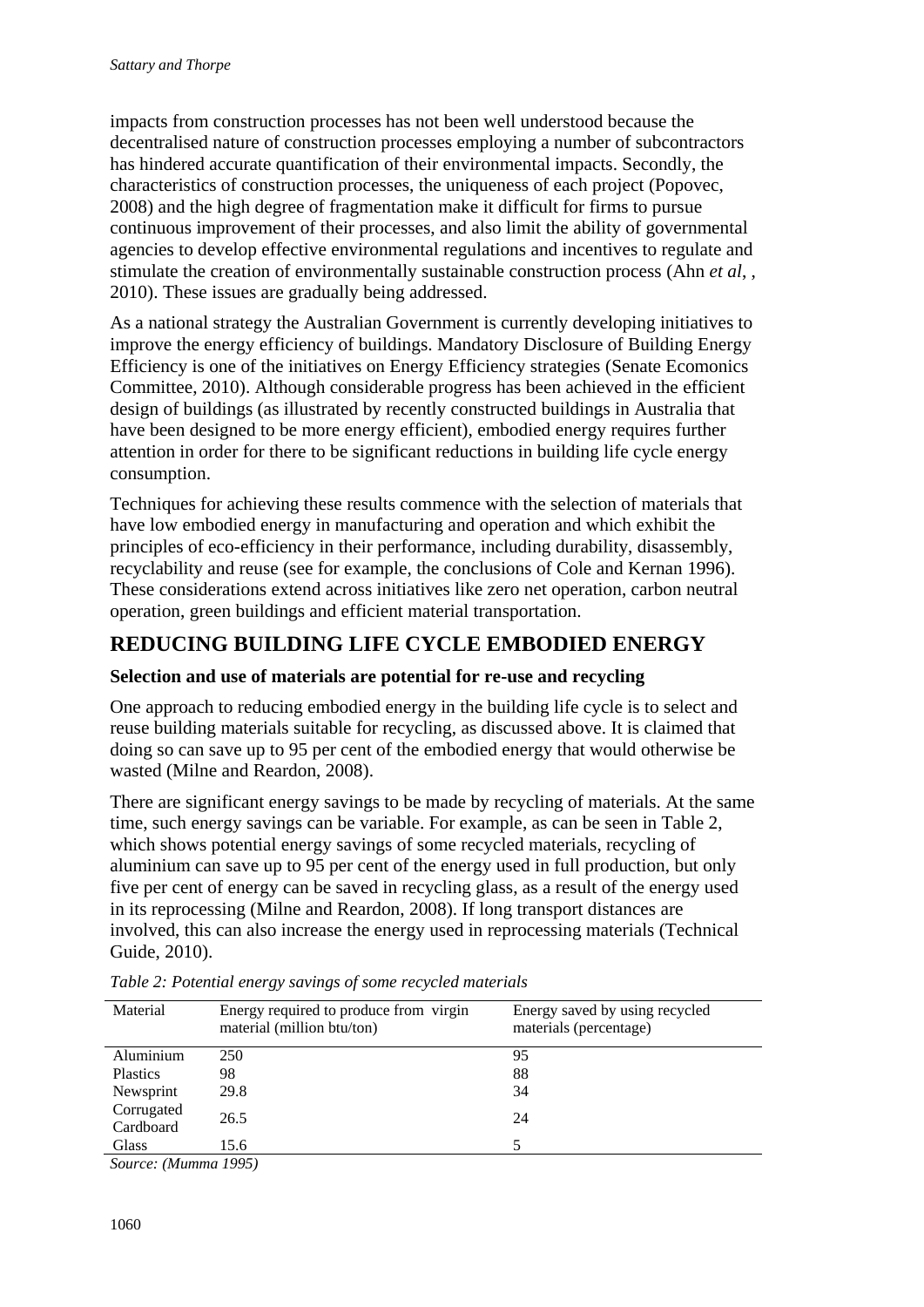There is also caution required in this process. For example, there can be environmental risks with some sustainable materials, such as potential leaching of contaminants from residual Portland cement binder in recycled concrete aggregate in road construction (Apul *et al*., 2003; Petkovic *et al*., 2004). However, provided the materials for recycling are selected with care and knowledge about their advantages and disadvantages, judicious reuse and repair of some building materials and elements can lead to substantial energy savings and decrease waste.

#### **Use of materials that significantly help to carbon dioxide emission reduction**

A significant proportion of carbon dioxide emissions relate to the energy consumed in manufacturing building materials. In this respect, aluminium manufacture produces significantly more carbon dioxide than glass manufacture. The challenge for the construction industry is to more closely consider buildings can be can be carbon neutral by, 2020. Doing so requires balancing embodied energy and other energy used over the building lifecycle.

#### **Reducing embodied energy by localising the use of materials**

Using low embodied energy material aims to achieve functional efficiencies in existing buildings by delivering a building product that is optimally performing in the prevailing low embodied energy and locally available materials (see for example the BedZED Beddington Zero Energy Development in London) (Bioregional Solutions for Sustainability, 2011).

To minimise the embodied energy of materials used in the building, materials that are lightweight, renewable, durable, and local would be chosen where possible. This means that locally grown plantation timber can be used extensively, along with recycled bricks, recycled feature timberwork and, and window frames (Hyde, 2008).

#### **Reduce energy used for transport of building materials**

A similar consideration is reducing the energy in material transportation. This energy, while small compared to the energy used in the manufacture of the product, can be reduced by initiatives such as:

- Changing the mode of transportation, e.g. using train or ship freight in place of road transport
- Using a fuel source with less environmental impact for transporting materials (for example, liquefied petroleum gas)
- Smart route planning, where trips to several destinations in close proximity of each other are combined.

#### **Achieving Carbon Neutral Buildings, Including Embodied Energy**

It is now possible for buildings to achieve zero net operating emissions. There are already a number of projects worldwide that achieve this. New and existing buildings are taking steps towards becoming carbon neutral now by including a range of initiatives and technologies:

- On-site generation of energy from renewable sources
- Efficient appliances and light fittings
- Purchasing green power in the construction site (GBCA, 2008).

Reducing energy consumption and carbon dioxide emissions is an indispensable part of any sustainability strategy. The BedZED zero energy development in London,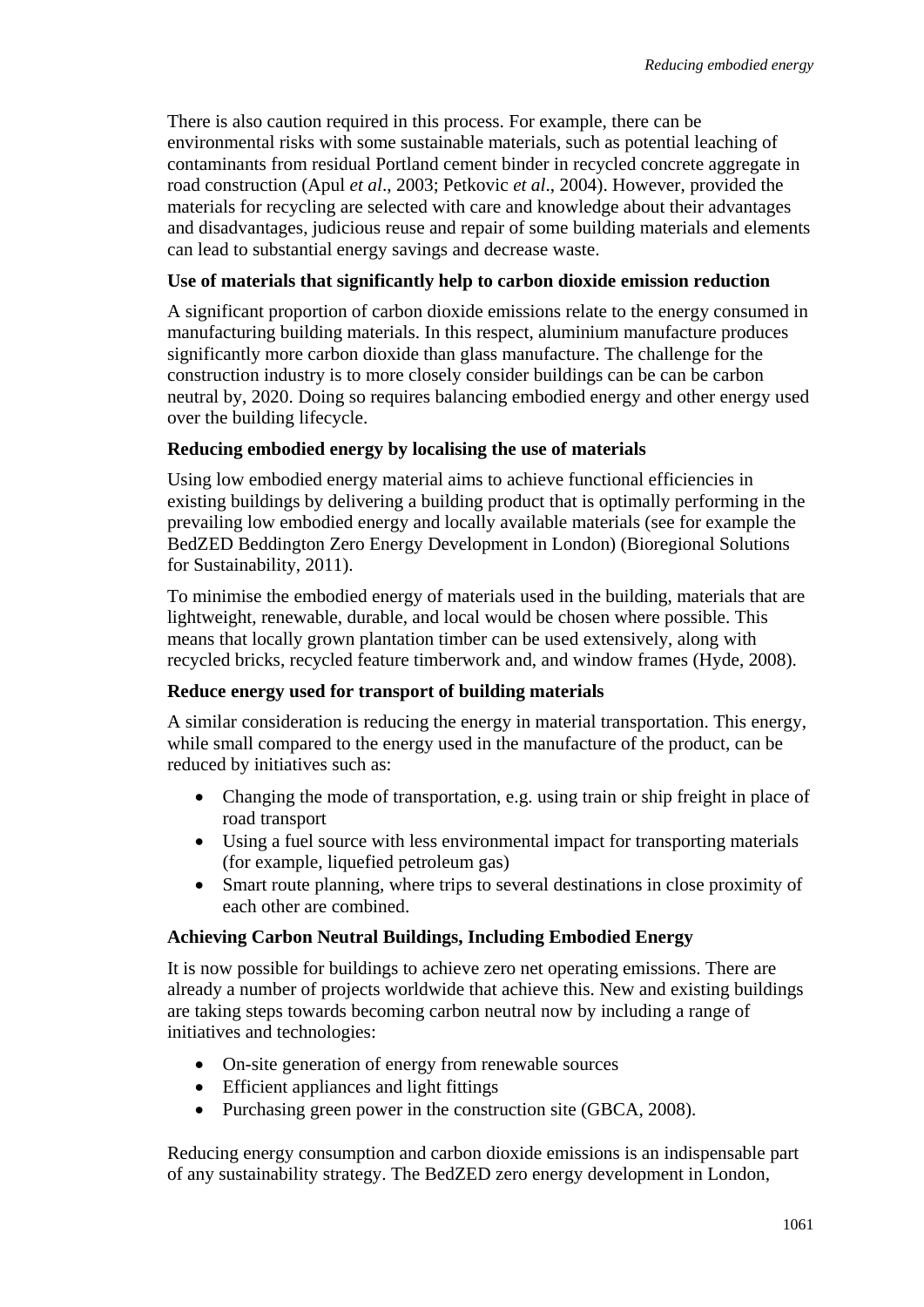mentioned previously, is an example (Bioregional Solutions for Sustainability, 2011). In such a strategy, a full review of the environmental impacts beyond energy should also be considered (GBCA, 2008).

As part of this process, total embodied energy, which includes both initial and recurring embodied energy, requires to be considered with respect to the whole building life cycle. Achieving carbon neutral buildings through balancing all the energy used by the building during its life cycle is a challenging task. Some approaches in achieving this goal, with respect to materials and their use, include the following:

- Measuring the embodied energy
- Re-using and reducing materials on the construction site
- Re-using and refurbishing existing facilities not new onsite facilities
- Considering how the building material is transported to the construction site.

## **ILLUSTRATION - REDUCING EMBODIED ENERGY**

Two Australian projects that have utilised the contribution of sustainable management and the principles of sustainable material selection are the six star green rated buildings of Darling Island - Stage 3 in Sydney (GBCA, 2009a) and The Gauge in Melbourne (GBCA, 2009b). Some of the embodied energy initiatives in Darling Island Stage 3 are as follows:

- Appropriately sized recycling waste storage is specified in the base building, including collection space for paper, plastic, glass, metal, organic materials.
- 20 per cent of all aggregate specified is recycled aggregate, and 40 per cent of cement for in-situ concrete and 30 per cent of cement for precast concrete is replaced with industrial waste product.
- 90 per cent of all steel specified contains a post-consumer recycled content of greater than 50 per cent.
- Alternative materials are specified to replace 60 per cent (by cost) of total PVC costs.
- 95 per cent of specified timber and composite timber products (by cost) to be used in the building and construction works were sourced from more sustainable means or are reused/recycled (GBCA, 2009a).

This project illustrates the principles discussed in this paper, and in particular has examples of recycled materials, alternative materials, and sourcing of materials from sustainable means. The Gauge similarly makes use of recycled materials, alternative materials and sourcing sustainable materials. Both projects illustrate the careful consideration of embodied energy principles in the selection of building materials.

## **CONCLUSION**

Embodied energy and energy saving is recognised as one of the main issues in sustainable construction and development. One of the significant issues in reducing this energy use and saving greenhouse gas emissions is the reduction in energy use and corresponding greenhouse gas emissions through building development and operation. While the ongoing energy used in the post construction (operations) phase of the building life cycle continues to be significant, the increasing trend to reduced or zero emissions means that reducing energy use in the pre-construction and construction phases of the building life cycle takes on increased significance. A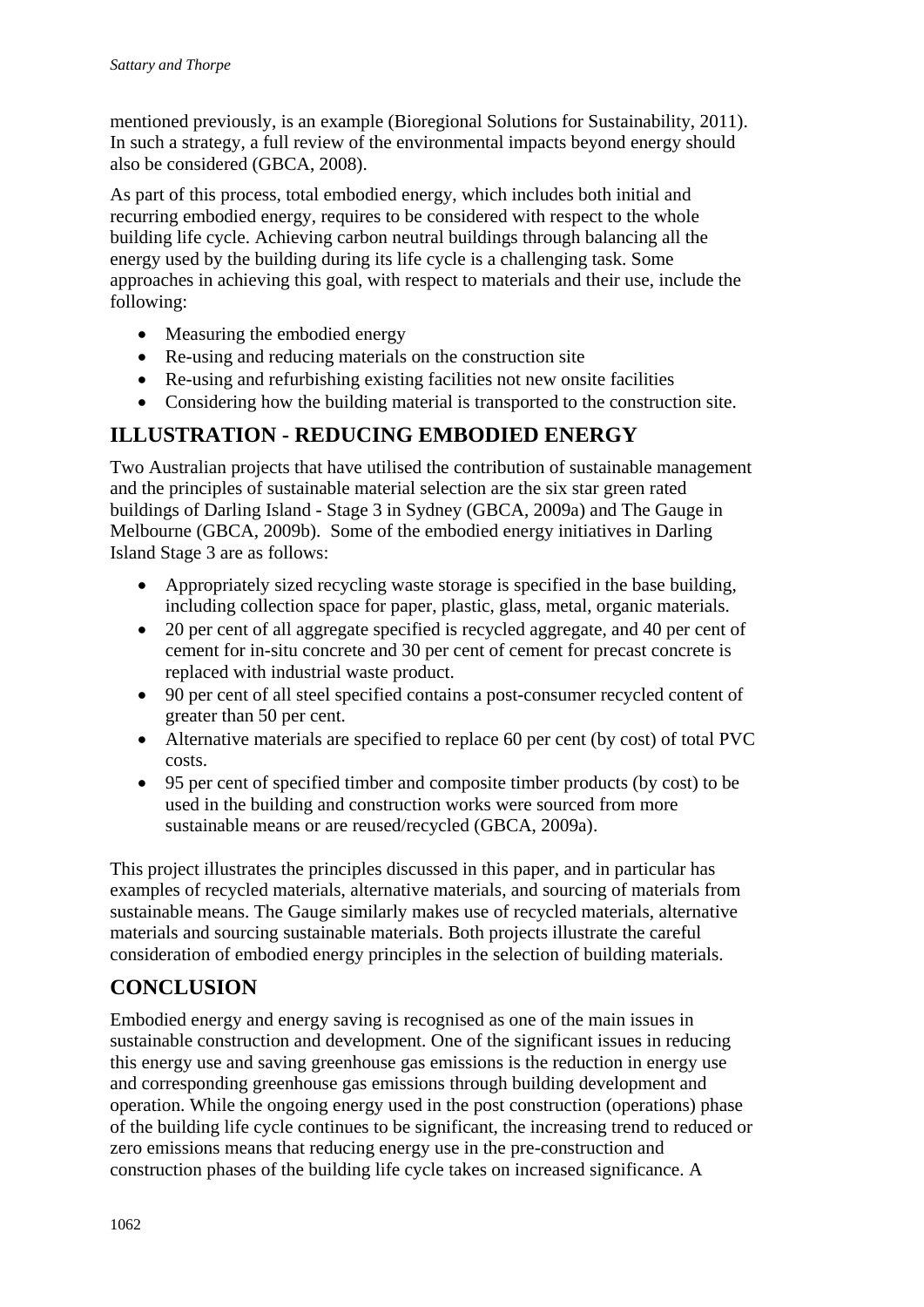significant component of energy use in this phase is the embodied energy associated with the manufacture and use of building materials.

This paper has discussed a number of options for reducing embodied energy in building construction, with a particular focus on building materials, and has discussed a number of options including selecting and use of materials that are suitable for recycling, use of materials that assist to reduce carbon dioxide emission, localising the use of materials, reducing material transportation costs, and holistically considering the reduction in embodied energy of building materials in the context of achieving carbon neutral buildings. The paper has not indicated any priority in using these techniques, but has presented them as a set of options to consider in the process of reducing the environmental footprint of building construction and the building life cycle, with particular application to Australian conditions.

Further study and research in this area is required further to develop the ideal of the building that has zero net life cycle energy consumption, which includes consideration of embodied energy, and to develop a suitable prioritisation tool for applying the approaches for reducing embodied energy that have been discussed in this paper.

#### **REFERENCES**

- Ahn, C, Lee, S, Peña-Mora, F and Abourizk, S (2010), "Toward Environmentally Sustainable Construction Processes: The U.S. and Canada's Perspective on Energy", *Sustainability*, **2**, 354-370.
- Apul, D S, Gardner, K H and Eighmy, TT (2003), "A probabilistic source assessment framework for leaching from secondary materials in highway applications", *Clean Technologies and Environmental Policy*, **5**, 120-127.
- Bioregional Solutions for Sustainability (2011), *BedZED*, [http://www.bioregional.com/what](http://www.bioregional.com/what-we-do/our-work/bedzed/)[we-do/our-work/bedzed/](http://www.bioregional.com/what-we-do/our-work/bedzed/) [Date accessed 28 June, 2011].
- Canadian Architect (2011), *Measures of Sustainability*, [http://www.canadianarchitect.com](http://www.canadianarchitect.com/) [Date accessed 29 June, 2011].
- Cole, R.J. and Kernan, P.C. (1996), "Life-Cycle Energy Use in Office Buildings", *Building and Environment*, **31**(4), 307-317.
- CSIRO (2000), *Embodied and life time energies in the Built Environment*, [http://www.tececo.com.au](http://www.tececo.com.au/) [Date accessed 26 August, 2010].
- GBCA (2008),*The*, 20*20 challenge - Carbon Neutral buildings Fact sheets,*  [http://www.gbca.org.au](http://www.gbca.org.au/) [Date accessed 25 April, 2011].
- GBCA (2009a), *Darling Island - Stage 3 (Workplace 6)*, 6 Star Green Star Rating, [http://www.gbca.org.au](http://www.gbca.org.au/) [Date accessed 25 April, 2011].
- GBCA (2009b), *The Gauge, 825 Bourke Street,* [http://www.gbca.org.au](http://www.gbca.org.au/) [Date accessed 25 April, 2011].
- Greener Homes (2009), *Window coverings and retrofitted double-glazing*, Greener Homes, UK.
- Hyde, R. (2008), "Exploring synergies with innovative green technologies for advanced renovation using a bioclimatic approach", *Architectural Science Review*, **2**(3), 229- 236.